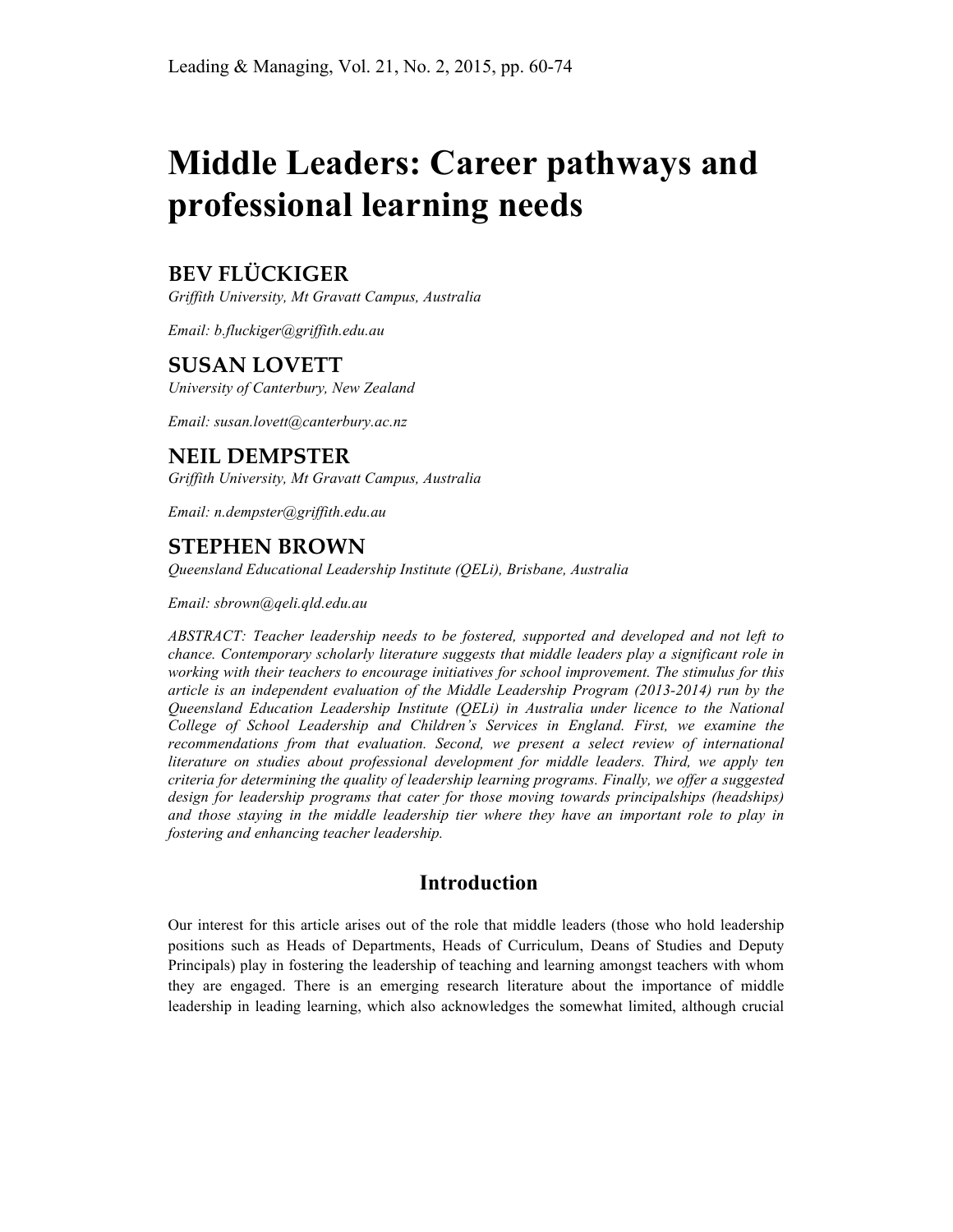role that principals (headteachers) in large schools can play in this endeavour. In addition, the accepted view that there is a current crisis in the attraction of people from middle leadership to higher leadership roles (Harris, 2007), and the claim that middle leaders have a special role in connecting leadership with learning, have motivated researchers to reconsider the importance of middle leaders in the overall leadership space. In the light of these interests, while we argue that middle leaders are well placed to move into the promotional leadership pool with appropriate preparation, we are less sure about the commitment that education systems<sup>1</sup> have to provide rolerelevant professional learning for professionals who see middle leadership as their career path. Middle leaders with this career aspiration, we maintain, need to pursue professional learning which will improve their capacity to enhance their own and their teachers' pedagogical leadership.

To take this argument forward we structure the article in four parts. First, we examine the findings emerging from an evaluation of the Queensland (Australia) Educational Leadership Institute (QELi) Middle Leadership Development Program (Anderson & Curtin, 2014). This program was run under licence from the then UK National College for School Leadership (now called the National College for School Leadership and Children's Services). A particularly pertinent finding from this evaluation concerns the direct connection of teacher leadership with the work of middle leaders. We discuss this finding and others in the light of results from several studies of professional development for middle leaders selected from international research literature. Second, a set of criteria describing high quality leadership learning programs is identified and summarised from an earlier literature review (Dempster, Lovett & Flückiger, 2011) undertaken for the Australian Institute for Teaching and School Leadership (AITSL). Third, we reinforce the applicability of the criteria in designing different kinds of leadership preparation programs. Fourth, implications for the design and development of two types of professional development programs for middle leaders are discussed. The first design type is focused on middle leaders' preparation for future higher positional leadership roles. The second design type is focused on the further development of the knowledge and skills necessary to enable middle leaders who prefer to stay in their position to mentor, foster, encourage and enhance teacher leadership from their particular institutional vantage points. It is this undeveloped potential which we seek to emphasise in the article because we believe middle leaders can enable teacher leadership to flourish. We commence Part 1 with a summary of the key findings from the QELi evaluation which provoked our interest.

#### **Part 1: The QELi Middle Leadership Program Evaluation**

 $\overline{a}$ 

The QELi Middle Leadership Program Evaluation was conducted by the Australian Council for Educational Research (Anderson & Curtin, 2014) with six groups of participants. One hundred and four responses were received to a post-program survey, with a return rate of 58 percent. The results from that survey, of particular interest to the focus of this article, relate to the relationship between middle leaders and the teachers with whom they worked. For instance, while most participants were interested in improving personal understandings of themselves as leaders, they were also interested in how to develop and lead teams of teachers. Indeed, the evaluation report's

<sup>1</sup> By education systems we mean, for example, Ministries, Departments of Education, and denominational systems.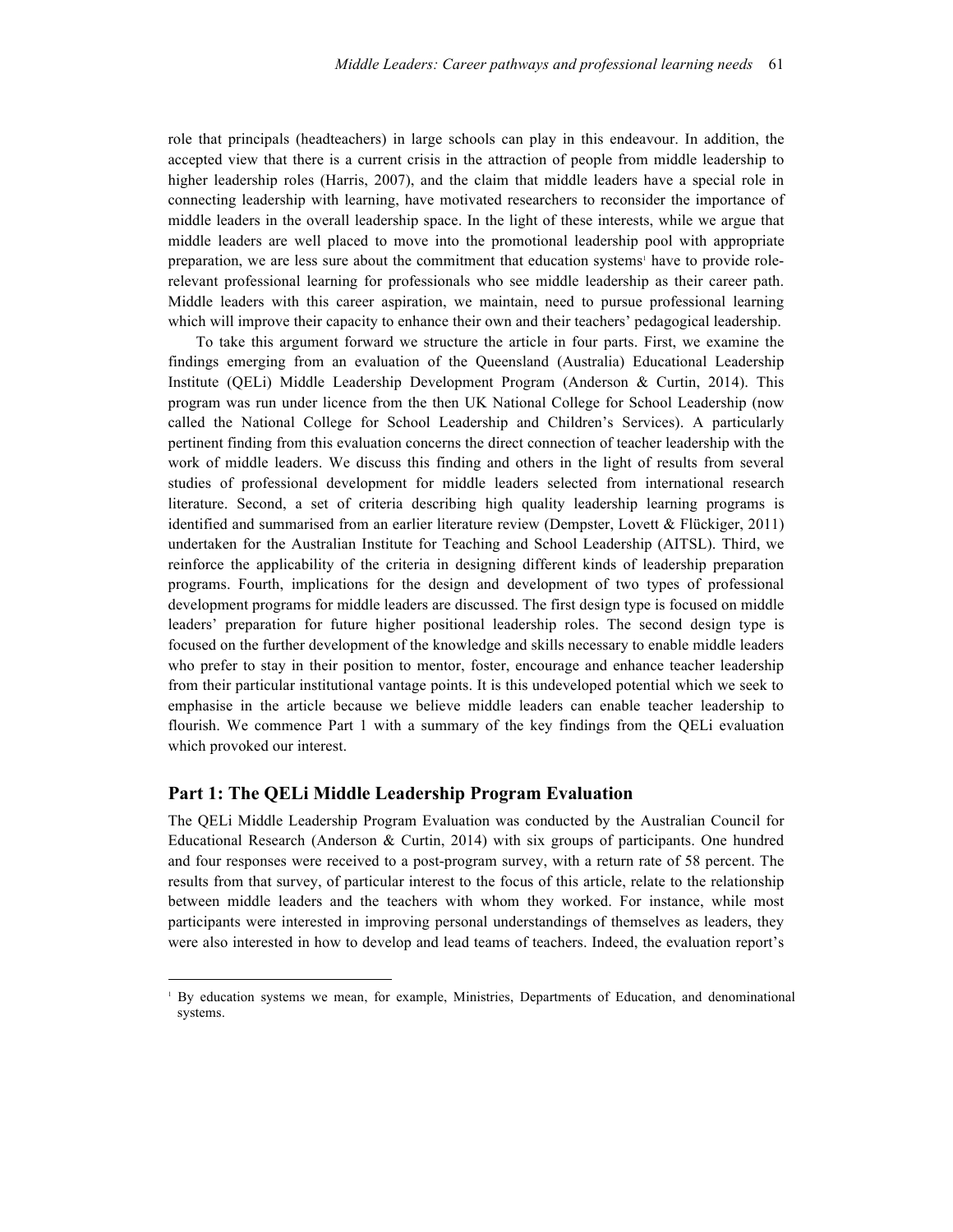findings emphasised the importance of staff buy-in to projects in which middle leaders were engaged. Having the knowledge and skills to facilitate collective action by teachers was the challenge many experienced. For example, 'twenty-five percent of the respondents reported that this [staff buy-in] was a challenge to a "major extent" and a further forty percent reported this to a "moderate extent"' (p. 4). This finding was especially interesting considering that two-thirds of the middle leader respondents reported that they were not interested in career advancement. Therefore, we argue that the need to understand the development preferences of middle leaders deserves greater attention because the QELi evaluation has highlighted the value middle leaders place on fostering and sharing leadership with teachers. It is this practice that allows them to connect leadership with learning. We argue that when leadership actions are clearly focused on the moral purpose of schooling and linked to classroom settings, the satisfaction of both parties is realised as they are able to pursue improvements in their teaching practices.

#### **Part 2: Literature review of studies of professional development for middle leaders**

An examination of the literature we have reviewed for this article tells us that there are at least six matters of prominence in relation to issues that middle leaders face in their work. These are: (i) the general malaise that surrounds people being attracted to leadership roles; (ii) the apparent privilege of principals' professional learning; (iii) the visible tensions in middle leadership; (iv) the seductive cry that everyone is a leader;  $(v)$  the on-going contest over middle leadership functions; and (vi) the relevant essentials in middle leaders' learning.

#### *The general malaise that surrounds people being attracted to leadership roles*

We begin by acknowledging international concerns about the inadequacy of preparation and learning support for educational leaders (Brundrett & Crawford, 2008; Hallinger, 2003). That inadequacy is manifest in the continuing difficulty education systems have in attracting large pools of applicants for leadership positions. It is now widely accepted that there is global leadership difficulty in the recruitment and retention of school leaders. We also know that quality teaching and leadership both matter for student achievement (Day et al., 2009). It is therefore a real concern that leadership work is not seen as an attractive option for many. In the United Kingdom for example, Rhodes and Brundrett (2009) report that 70 percent of current middle leaders are not aspiring to headships and 43 percent of incumbent deputies are similarly not attracted to headships. These findings reinforce those of the QELi Middle Leaders Program which was the catalyst for this article. Furthermore, in Hong Kong, Ng and Chan (2014) suggest that the pool of middle leaders moving to headships has shrunk in the last five years. This points to the need for urgent consideration to be given to what can be done to address leadership undersupply.

#### *The apparent privilege of principals' professional learning*

Though there has been some significant commitment in recent times, for example the QELi Middle Leaders Program, middle leadership development has not enjoyed the same level of support made available to principals. A recent desktop search (Flückiger, Lovett & Dempster, 2014) revealed markedly more programs available for principals and aspiring principals, addressing a range of development needs, while far fewer examples for middle leaders were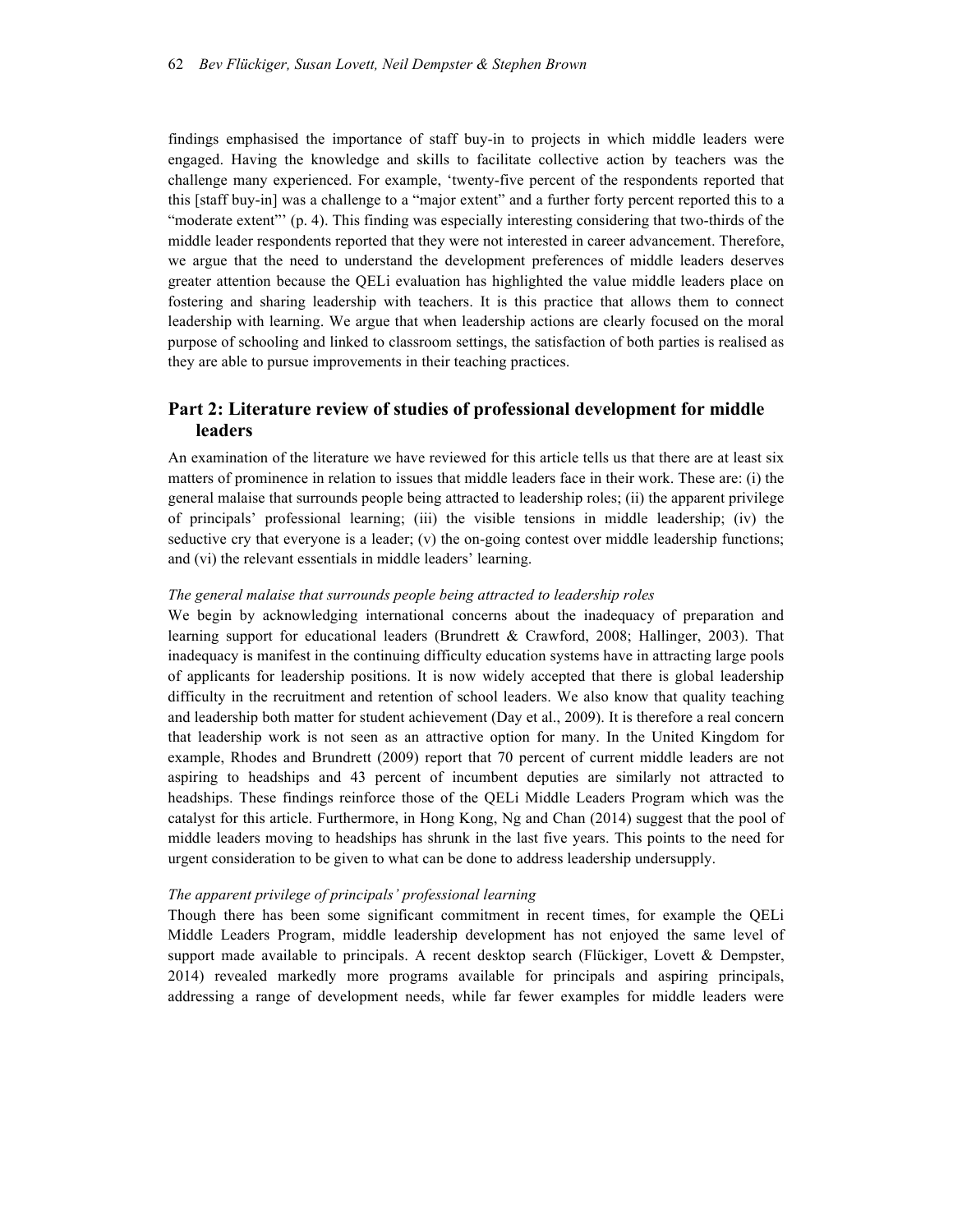found. Indeed what has been offered to middle leaders has more often than not had a focus on 'stepping stones to senior leadership positions rather than a concentration on the exercise of middle leadership' itself (Thorpe & Bennett-Powell, 2014, p. 52). Not only is there a moral imperative to support the preparation and development of school principals (Bush, 2009), but there is also a similar imperative to support the preparation and development of those in leadership roles other than the principalship (headship).

#### *The visible tensions in middle leadership*

The challenges of being a school leader, particularly those of the principal, have become more complex to the point that leadership density is now accepted as necessary for a school's success. Achieving density means that schools need middle-level leaders. While this may seem unproblematic, leaders in this middle tier typically encounter tensions between whole school agendas and the agendas of their subject departments or networks. Thorpe and Bennett-Powell (2014) explain this tension as visible conflict between the demands of hierarchical line management and the professional concern for collegiality. Middle leaders are often trapped, subject to the compliance and control exercised by the leadership layers above them, rendering them unable to respond to their colleagues as they might wish. Seemingly, middle-level leadership is often about being 'told what to do rather than [being] given a chance to think about it, maybe come back with positives and negatives' (Thorpe & Bennett-Powell, 2014, p. 56).

#### *The seductive cry that everyone is a leader*

That middle-level leaders take a share of the leadership work in a school is commonly accepted as an expression of distributed leadership. However, as Gurr and Drysdale (2013) write, distributed leadership may be turning teachers away from leadership work as they can find themselves placed in roles that have expectations beyond their teaching duties. It is often these duties for which they report being unprepared and insufficiently supported. In an effort to explain the merits of a 'leader plus' view of distributed leadership, Harris (2004) suggests that we need to think of distributed leadership as behaviour rather than role definition. In arguing this point, Harris highlights the necessity to make the expectations of teacher leaders transparent to them. Fitzgerald, Gunter and Eaton (2006) suggest the nett effect of the move to distribute leadership within schools has been to restructure it. Now it has become harder to see who the leaders are, as leaders below the level of the principal can include teacher leaders without a formal leadership position and those who have a formal designation. This imprecision has led to a lack of consensus regarding who is a middle leader. Taking Fitzgerald, Gunter and Eaton's (2006) view, such leaders include both those in formal and informal roles.

#### *The on-going contest over middle leadership functions*

There is little doubt that there are competing views about the functions of middle leaders. We found many studies reinforcing this finding (Hallinger & Lu, 2014; Marshall, 2012; Ng & Chan, 2014). Interview data from Hong Kong primary schools (Ng  $\&$  Chan, 2014) have shown that principals and middle-level leaders have differing ideas about the functions required of middle leaders. A further finding from the United Kingdom work of Thorpe and Bennett-Powell (2014) is that despite middle leaders' high levels of confidence in matters to do with the improvement of teaching and learning and raising standards, they are still seeking more professional learning in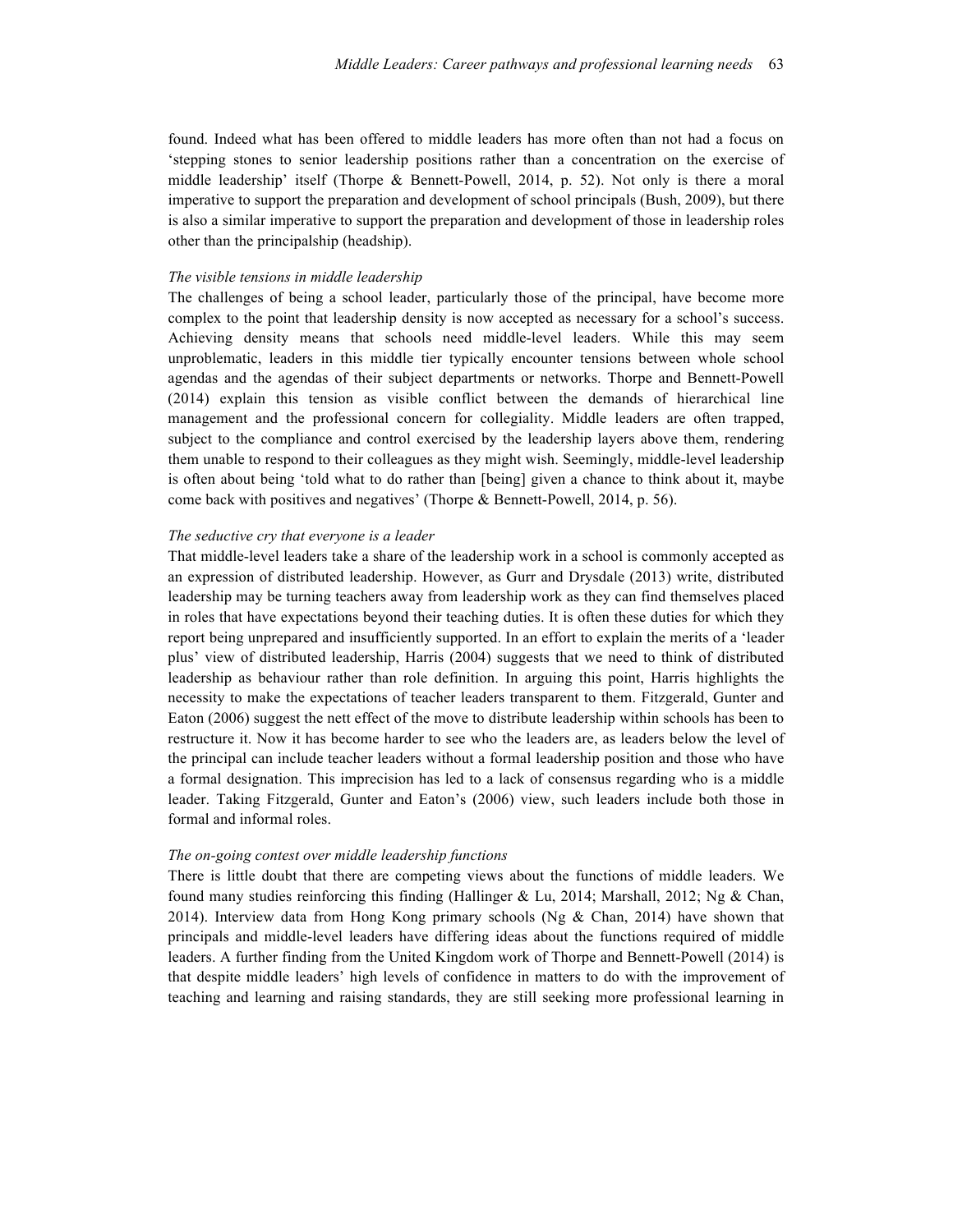this area. In the face of this desire, Marshall (2012) from New Zealand shows that those hierarchically above middle leaders hold them primarily responsible for staff management without ready acknowledgement of the middle leaders' role in fostering collegiality.

#### *The relevant essentials in middle leaders' learning*

There is considerable variety in the range of possible learning areas for middle leaders' professional learning drawn from empirical studies. Ng and Chan (2014) suggest there is a strong demand for training in interpersonal skills, crisis management, resource management and an understanding of current curriculum requirements. Middle leaders, they argue, also benefit from learning about strategic directions and making connections with the world beyond the school.

Thorpe and Bennett-Powell (2014) indicate the need for breadth in learning options for middle-level leaders because some may be faced with a portfolio which includes subjects outside their specialisations and therefore will require content based guidance and support in order to retain their credibility and assist their colleagues. Other areas mentioned by Thorpe and Bennett-Powell include more formal induction for heads of department in managing people and leading teams, time management and prioritising demands in the role, how to be accountable for a disparate team and dealing with failing and new staff members.

Finally, the QELi Middle Leaders Program evaluation has pointed to the importance of skills that enable middle leaders to gain 'buy-in' by their teachers for innovative projects or improvement initiatives (Anderson & Curtin, 2014). The kind of skills required enable middle leaders to show respect for collegiality and foster collaboration as they create professional learning communities. We assert that knowledge and strategies related to coaching and mentoring are fundamental to this outcome.

#### *Summary*

Our search of studies pertaining to the middle-tier leaders' preparation and support has uncovered six matters which merge to influence the purpose of middle leadership and the professional learning which incumbents should experience. These are: the trouble in contemporary times in attracting teachers into leadership roles; the preference given to principals' professional learning over that of middle leaders; clear tensions in different understandings of middle leadership; distinguishing who is a leader when the notion that 'everyone is a leader' is prevalent; conflict over middle leadership functions within the school; and differing opinions regarding the essential components of middle leadership learning.

We seek to understand what it means to be a leader of learning at the middle level (Gurr  $\&$ Drysdale, 2013) and what it takes to get there. If it is accepted that the 'responsibility for learning and learners has shifted from the apex of educational organisations to the middle tier' (Fitzgerald, Gunter & Eaton, 2006, p. 29), then middle leaders are, in effect, critical leaders of learning and they should be prepared as such. As stated at the outset, we refer to middle leaders as those who hold leadership positions such as Heads of Departments, Heads of Curriculum, Deans of Studies and Deputy Principals.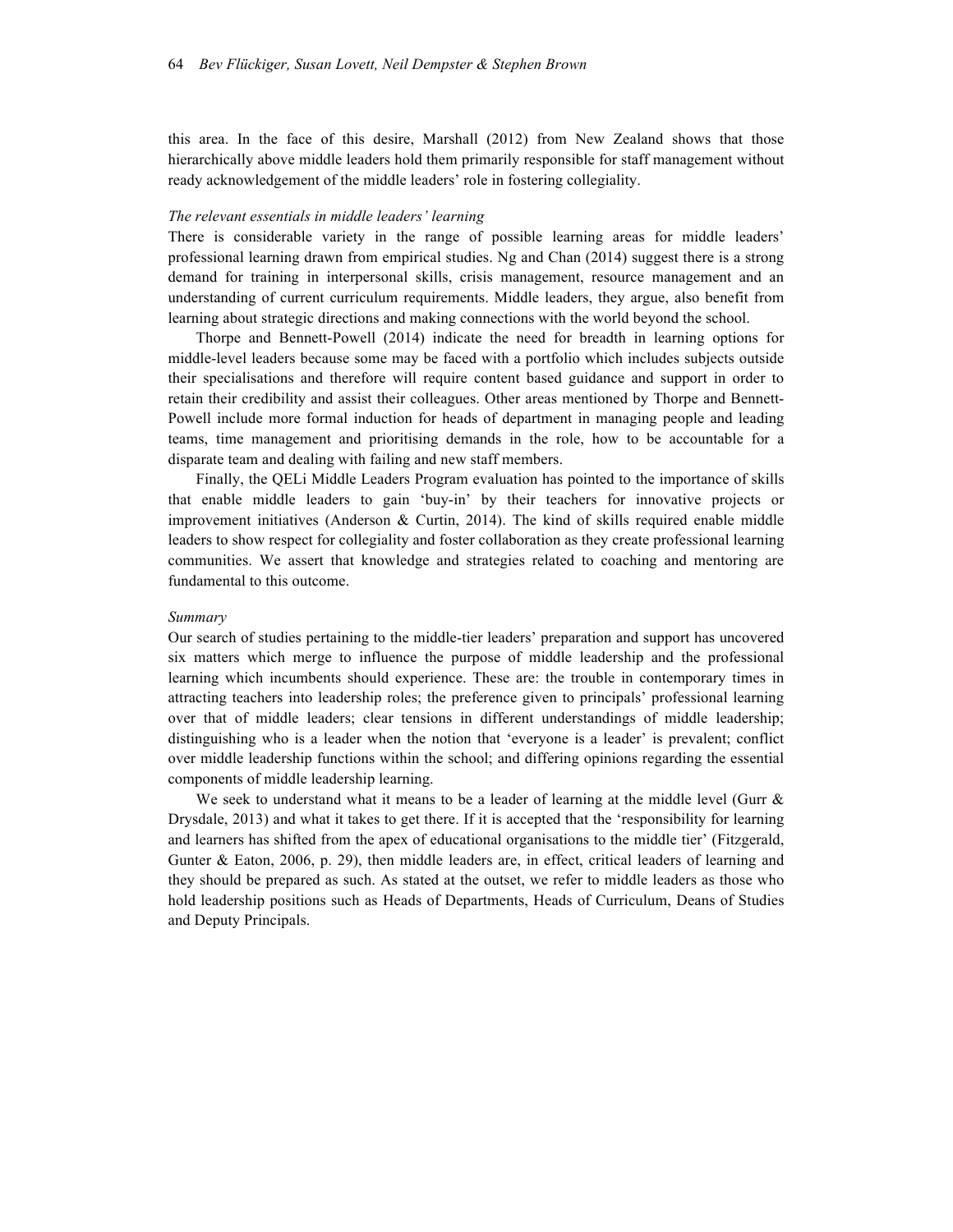#### **Part 3: Features of professional development programs for middle leaders**

In the absence of convincing research evidence about which professional development strategies are most effective, Dempster, Lovett and Flückiger (2011) reviewed the international research literature on leadership learning and distilled 10 criteria for determining the quality of leadership learning programs. In another publication, Flückiger, Lovett and Dempster (2014) describe these criteria offering the following explanations:

#### *Criterion 1: Philosophically and theoretically attuned*

The literature (Dempster, 2001; Hopkins, 2008) suggests that programs for aspiring or emerging leaders need to be philosophically and theoretically attuned to both system and individual needs in leadership learning.

#### *Criterion 2: Goal-oriented*

There are frequent claims in the literature that professional learning programs need to be goaloriented with primacy given to the dual aims of school improvement and improvement in student learning and achievement (Bishop, 2011; Day et al., 2010; Hallinger, 2011; Robinson, Hohepa & Lloyd, 2009).

#### *Criterion 3: Informed by the weight of research evidence*

There is consensus in the literature (Darling-Hammond et al., 2007; Waters, Marzano & McNulty, 2003) that professional learning programs should be informed by the weight of research evidence on substantive school and pedagogical matters. The thinking is that when school leaders find research informed knowledge credible they are more likely to transfer it to their own practice (Huber, 2011).

#### *Criterion 4: Time-rich*

Huber (2011) suggests that professional learning programs for aspiring leaders need to be paced, providing ample time for learning sequences to be spaced and interspersed with collegial support, in-school applications and reflective encounters.

#### *Criterion 5: Practice-centred*

There is a strong focus on the importance of leaders taking knowledge gained in professional learning programs back into their schools in ways that maximise the effects of leadership capability on practice (Bush, 2009; OECD, 2008).

#### *Criterion 6: Purpose-designed*

The literature is clear that professional learning programs need to be purpose-designed for the participants and their specific career stages (Darling-Hammond et al., 2007; McKinsey & Company, 2010; OECD, 2008).

#### *Criterion 7: Peer-supported*

Leaders need to reach out and support colleagues in leadership roles, as feedback from within or beyond the school is seen as helping to transfer theory and knowledge into improved practice (MacBeath, 2006; Robertson, 2008; Swaffield, 2004). This kind of support is not seen as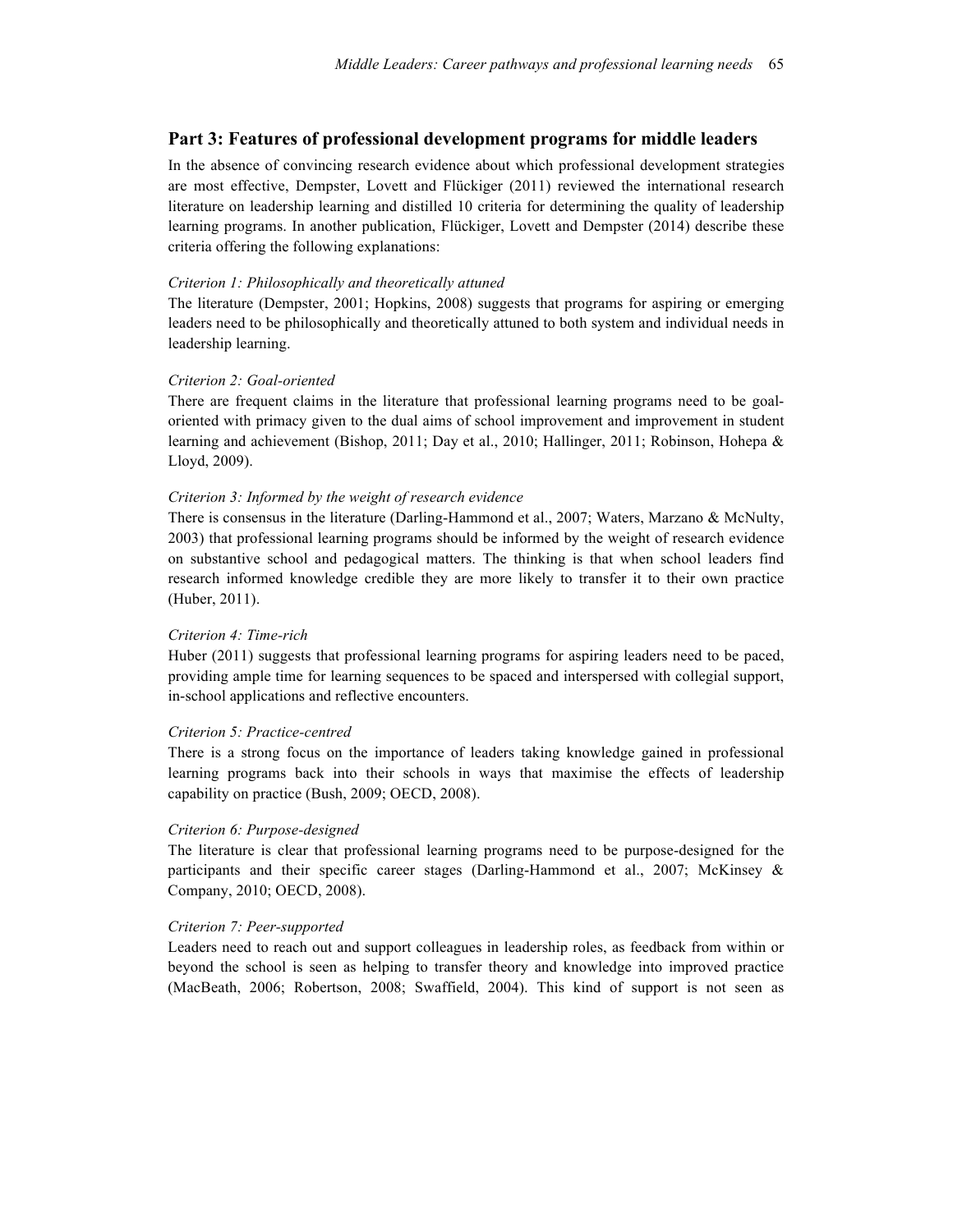providing answers but rather as using a repertoire of tools to help those being mentored to reach new understandings.

#### *Criterion 8: Context-sensitive*

Incorporating real-life school-based problem-solving activities from the context of individual participants' schools is a good way for professional learning programs to make relevant use of school leaders' knowledge of their circumstances (Hallinger, 2011; Huber, 2011). It is also seen as a way of ensuring that knowledge and theory connect with practice and action (Huber, 2011).

#### *Criterion 9: Partnership-powered*

Professional learning programs are enriched by the support and engagement of external agencies (Brundrett & Crawford, 2008). When professional learning providers form partnerships with associations, universities and the broader professional world in the development and delivery of programs, participants are seen to gain from the partnership's collective knowledge and experience.

#### *Criterion 10: Effects-oriented*

The providers of professional learning need to commit to the evaluation of the effects of their programs on leaders and the associated school practices to which the learning applies. Bush (2009) maintains that both immediate and long-term measures are needed to determine the lasting effects of programs.

We argue that these 10 criteria which define important matters for consideration in the design of professional learning programs for leaders are just as germane in middle leaders' professional development as they are for other roles in education. We move now to apply the criteria to the design of professional learning programs for middle leaders so that different purposes are met.

#### **Part 4: The design of middle leaders' professional development programs**

To sequence the discussion, we separate leadership program design into two types. The first is focused on middle leaders' preparation for future higher positional leadership roles. The second is focused on the further development of the knowledge and skills necessary to enable middle leaders to mentor, foster, encourage and enhance teacher leadership from their particular institutional vantage points. It is this undeveloped potential which we seek to emphasise in the article because we know the majority will not seek promotion and we believe it is often middle leaders who are best placed to enable teacher leadership to flourish.

#### *Learning for middle leaders moving to principalship (headship)*

In this section of the article, we recommend content and process features for the professional learning of middle leaders who are aspirants for promotional positions. In doing so, we refer to the 10 criteria outlined above but first we draw on the work of Clarke and Wildy (2011) and Lovett, Dempster and Flückiger (2015) who have described leadership content knowledge using five focal points.

1. *Pedagogy***:** First, professional learning programs for those aspiring to principalship (headship) need to have a strong focus on teaching and learning, especially of the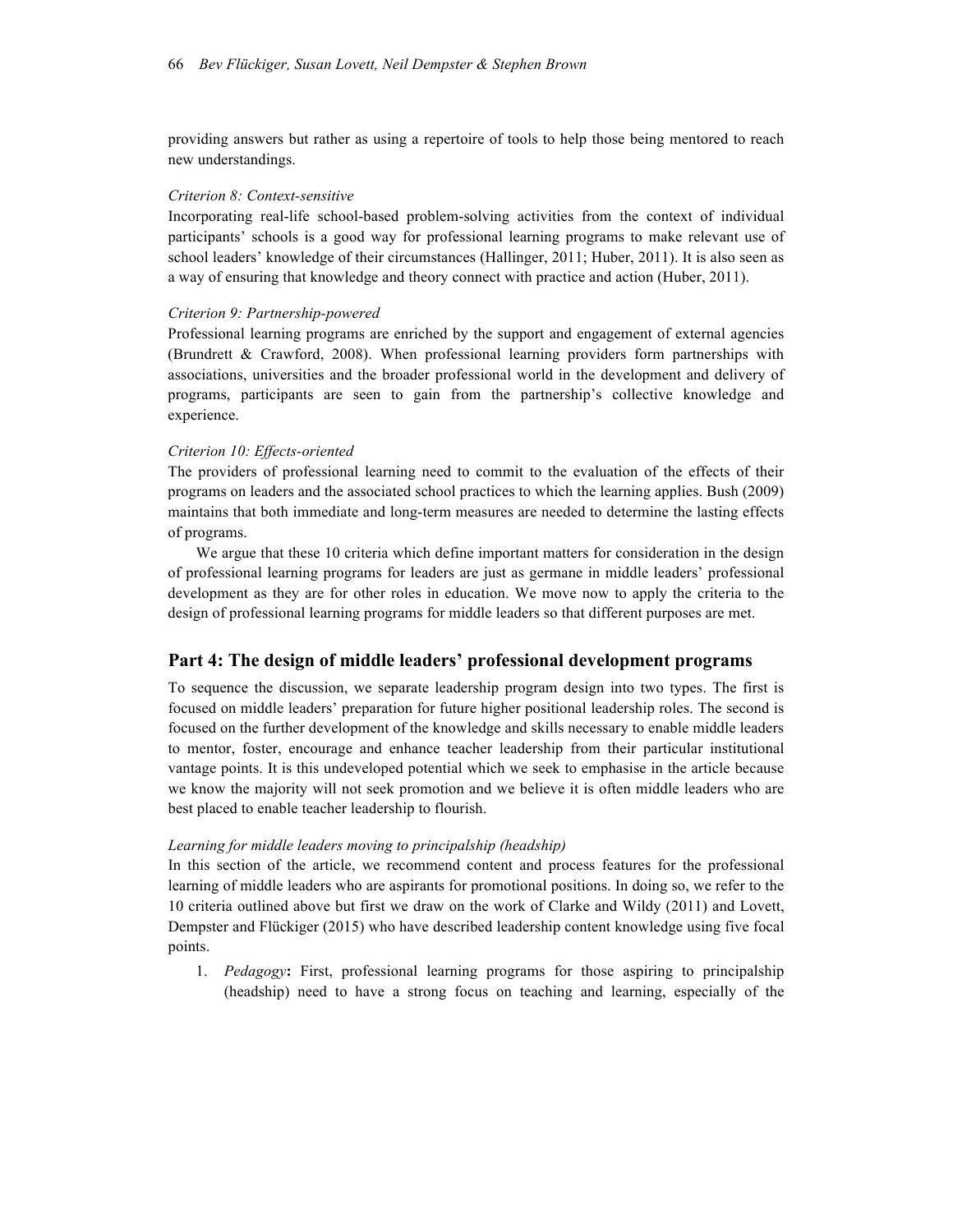pedagogical knowledge needed to inform practices that improve student achievement. This includes information on learning and development across the lifespan; effective strategies for teacher professional development; how to plan, coordinate, implement, monitor and evaluate teaching and learning; and how to conduct evidence-informed professional conversations about teaching and learning.

- 2. *People***:** Next, programs should have a strong relational focus and develop skills in fostering interpersonal working relationships, establishing learning communities, and engaging others in leadership.
- 3. *Place***:** Another feature of professional learning for aspirants is the need to promote an understanding of policy environments nationally, internationally and locally, their influence on educational issues and their real and possible impact on school practice in the light of students' family and community backgrounds.
- 4. *System***:** In addition, programs need to enable leaders to develop an informed understanding of the education system in which they work in relation to legislation, regulation, policies, procedures, curriculum, assessment and other accountability requirements.
- 5. *Self***:** Finally, professional learning programs for middle leaders aspiring to be principals need to assist them to develop self-understanding so that as leaders, they are clear about their own moral position, ethics and values; recognise their strengths and weaknesses; and are able to identify what and how to further their personal development.

Whilst all five content focal points are necessary for those considering advancement to principalship (headship), we know that the knowledge needs of individuals will always vary and require different emphases at different career points. The five focal points are now matched to the design criteria described earlier to ensure that effective professional learning processes are employed in dealing with this essential positional leadership knowledge.

We suggest a program that is *time-rich* requiring aspirant positional leaders to commit to a dedicated period of no less than a year in order to allow for the necessary reflection on action as they take particular learning needs into the workplace in preparation for a *new career stage*. Identifying those leadership learning needs makes explicit the *theoretical assumptions* about individuals taking personal responsibility for their professional learning at the same time as they accept their obligations to undertake learning mandated by and offered by the system. Spending time on this underpinning philosophical stance is essential in program design as it provides the basis for the development of *personal learning goals*. This can be done with the aid of the five focal points expressed as questions for self-assessment. For example:

*What do I need to learn in order to ensure that I create and lead effective opportunities for professional development with my future staff members?* (Pedagogy)

*What do I need to learn to enable me to create good leadership team working relationships and helpful and supportive communities of practice?* (People)

*What do I need to learn about my local community, its families and students and the policy environment in which I will work?* (Place)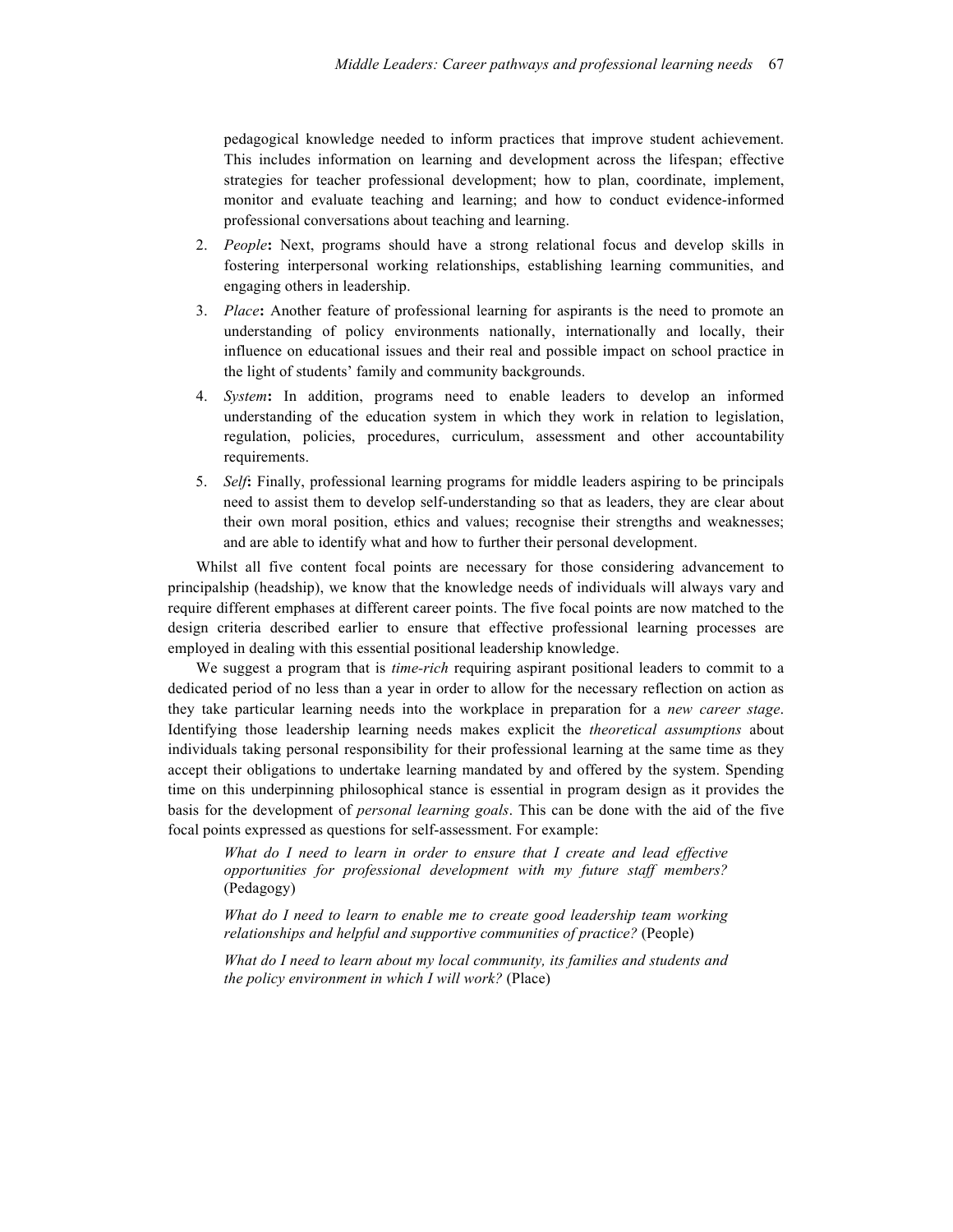*What do I need to learn to ensure that I have the necessary grasp of legislation and regulation for which I am accountable at my school?* (System)

*What do I need to learn about my personal and professional values and their implication in ethical leadership decisions?* (Self)

Alternatively, self-assessment can be undertaken with a number of instruments already available, such as the PROFLEC Inventory (Huber & Hiltmann, 2011), or the Comprehensive Assessment of Leadership for Learning (CALL) instrument (Halverson & Dikkers, 2010) or the Australian Professional Standards for Principals (AITSL, 2011). Other assessment tools such as the Leadership Effectiveness and Aptitude Profile 360 (LEAP) (Coach, 2013) used by QELi in its Middle Leadership Program can provide access to judgements by others. Whatever the tool used, we argue that *self* has to be the subject of special attention at the commencement of any leadership learning program and thereafter through the reflective processes employed as aspirants take their learning into deliberate *partnerships* with others in the school context.

When system administrators design programs for future positional leaders, they should ensure that the knowledge presented on each focal point is informed by compelling research evidence which is translated into *practical leadership projects or tasks* that match the learning needs and goals participants have identified. In addition, projects must enable aspirants to enrich their context knowledge – about their teachers, the students and the circumstances they bring with them to the school. All combine to influence project leadership, and as a consequence, these *contextspecific* matters must also be the subject of reflection and discussion. Linking *mentors* to support aspirants across the year as they test themselves through their projects will add value to that personal reflection. The most likely mentor for middle leaders seeking the next career stage is the school's principal but a peer may also play this 'critical friendship' role.

Particularly important in leadership learning is a continuous concern for the *impact and effect* of the project or tasks being led by the aspirant. Gathering evidence on effects and analysing and discussing their significance for improvement purposes must be seen as integral to program design. Such discussions should be arranged between aspirants and the teachers engaged with them on their projects as well as with mentors or critical friends.

#### *Learning for middle leaders staying in their position*

A set of design features to address middle leaders' work as the coaches and mentors of other teacher leaders is a priority for this kind of leadership learning. Since middle leaders are closer than principals to the action of classrooms, they are well placed to help others understand and deepen their practice; but first, they need to know how to work with their colleagues in respectful and empowering ways. This involves learning about how to be a mentor or coach and modelling that to others. To put this into effect such a leadership learning program would have the following features.

#### Pedagogy

Middle leaders need to be *philosophically and theoretically attuned* to the research findings that underpin pedagogy. Knowledge gained from reading research takes them beyond self to understand how others have dealt with the issues and challenges of practice which inform the options they have for working with colleagues. The *weight of research evidence* provides the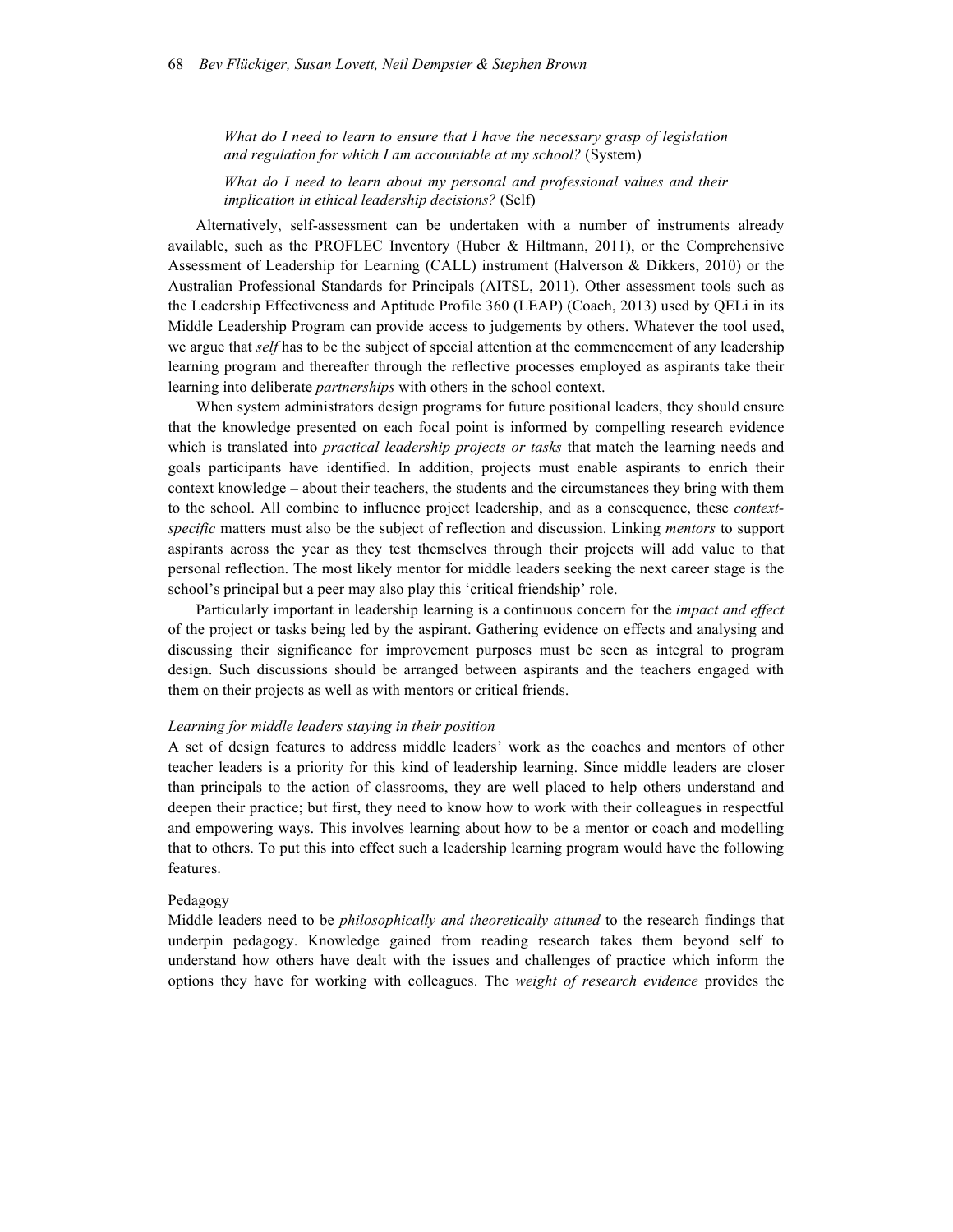impetus to ask questions about learners in their own context which then begins a process of inquiry and goal setting.

Once questions about practice have been formed, middle leaders need to know how to progress inquiries about practice in ways which are *peer-supported* through learning *centred in practice* so that those being mentored extend their repertoire of skills and reach new understandings. For middle leaders this will involve learning how to make the most of classroom observations and demonstrations to work alongside teachers rather than merely giving them answers.

Middle leaders will find themselves working with colleagues as individuals and in teams. Learning about strategies for working alongside colleagues will include knowing how to balance interventions with practice time and reflective opportunities for evaluating progress and planning next steps. Knowledge of adult learning principles will ensure learning is *purpose-designed* and relevant for individual teachers regardless of their career stage and experience.

To assist middle leaders staying in their position to think about their knowledge of pedagogy, questions such as the following arise:

Do I understand learning sequences and progression in order to help teachers plan activities?

Am I able to help teachers design and use smart tools to evaluate learning?

Am I aware of banks of teaching strategies from which teachers may draw, irrespective of the learning area?

Am I aware of what the research tells us about strategies which hold potential for the greatest learning effects?

#### People

Relationship building is a key area of importance for middle leaders. In establishing a learning community, middle leaders need to understand the attributes of effective professional learning groups and the conditions which ensure learning is safe and conducive for participants. Middle leaders need to be able to articulate why learning in groups is beneficial drawing upon *research evidence to inform* the application of collaborative practices. Middle leaders will benefit from knowing how to review the operation of professional learning groups with their members so that all take responsibility for the way the group works. This is about creating a culture of inquiry where questions are encouraged and everyone is viewed as a leader and a learner at different times. New understandings of what it means to be a leader and engage in leadership work will be important as the middle leader creates the space for others to lead. The middle leader needs to scaffold leadership learning by offering *peer support* and *practice* opportunities so others may experience leadership activity, albeit in defined projects. Distributed leadership should be seen as offering a taste of leadership work while building capabilities in team members.

To assist middle leaders staying in their position to think about their knowledge of people, questions such as the following arise:

What opportunities am I providing for my team members to see themselves as leaders?

How are we describing and practising leadership?

Can I name leadership contributions from all of my team members?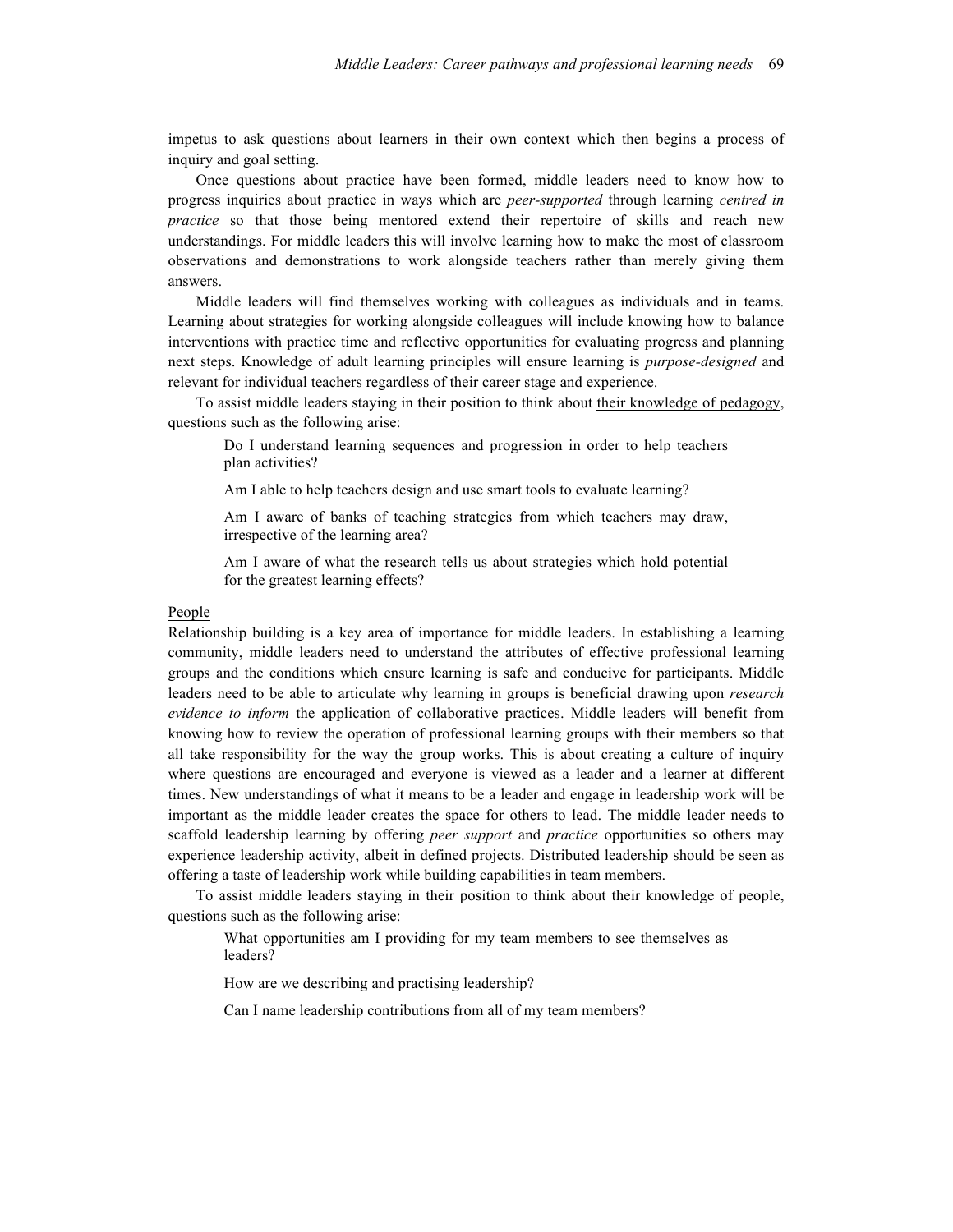#### Place

Having knowledge of *research evidence* pertaining to other settings is a first step towards being able to understand the leadership challenges within one's own context. Middle leaders need to know how to use research findings to inform future decision making about students and their learning. Contextual literacy (i.e. an understanding of the backgrounds and capabilities of students and teachers) is necessary in order to justify improvements to practice at a particular time as well as determining the pace and direction to follow. Contextual literacy is gained from *purposedesigned* data collection for particular students. This will involve knowledge of formal and informal data collection methods to reveal what students know and can do. Formal data collection may include viewing summative and formative assessments as well as students' work samples. Middle leaders will need to know how to talk about such evidence with teachers – for example, how to use disciplined dialogue (MacBeath & Dempster, 2009) to uncover what the data are saying, what it means and any further actions which may be required. Informal data collection may include walkthroughs and classroom observations of teacher and student practice. Likewise, if such data gathering is to be *peer-supported* and *effects-oriented* middle leaders will need to frame their learning conversations in ways that help their teachers to make sense of what is happening for their learners and for them to plan where to go next. A prior consideration for such data gathering is how to gain the trust of colleagues so that data are linked to professional learning as a priority rather than compliance or accountability agendas. This would involve learning how to identify and co-construct protocols for entering classrooms so that participants know the purpose for visits and have an opportunity to enter into supportive conversations about the evidence gathered and its interpretation afterwards.

To assist middle leaders staying in their position to think about their knowledge of place, questions such as the following arise:

How will I know that I have understood the context of learners and learning in my school?

How effective are my learning conversations in empowering teachers to ask questions about their own practice?

Am I seeing other teachers using disciplined dialogue in discussions with colleagues?

#### System

Middle leaders need knowledge and understanding of curriculum and relevant policy documents. Such knowledge will help them to ensure system requirements are being met in classrooms. Knowledge of compliance requirements is essential for planning how to record and disseminate information about students' learning and achievement. Middle leaders need to know how to communicate student learning to multiple audiences, including parents. They must also guide teachers to develop and use formats which are *purpose-designed* and *partnership-powered.* Often middle leaders will need to act as a bridge between system requirements, student needs and classroom teaching realities. Their knowledge of, and access to pertinent resources may help teachers to improve the short and long-term *effects* of their work.

To assist middle leaders staying in their position to think about their knowledge of the system, questions such as the following arise: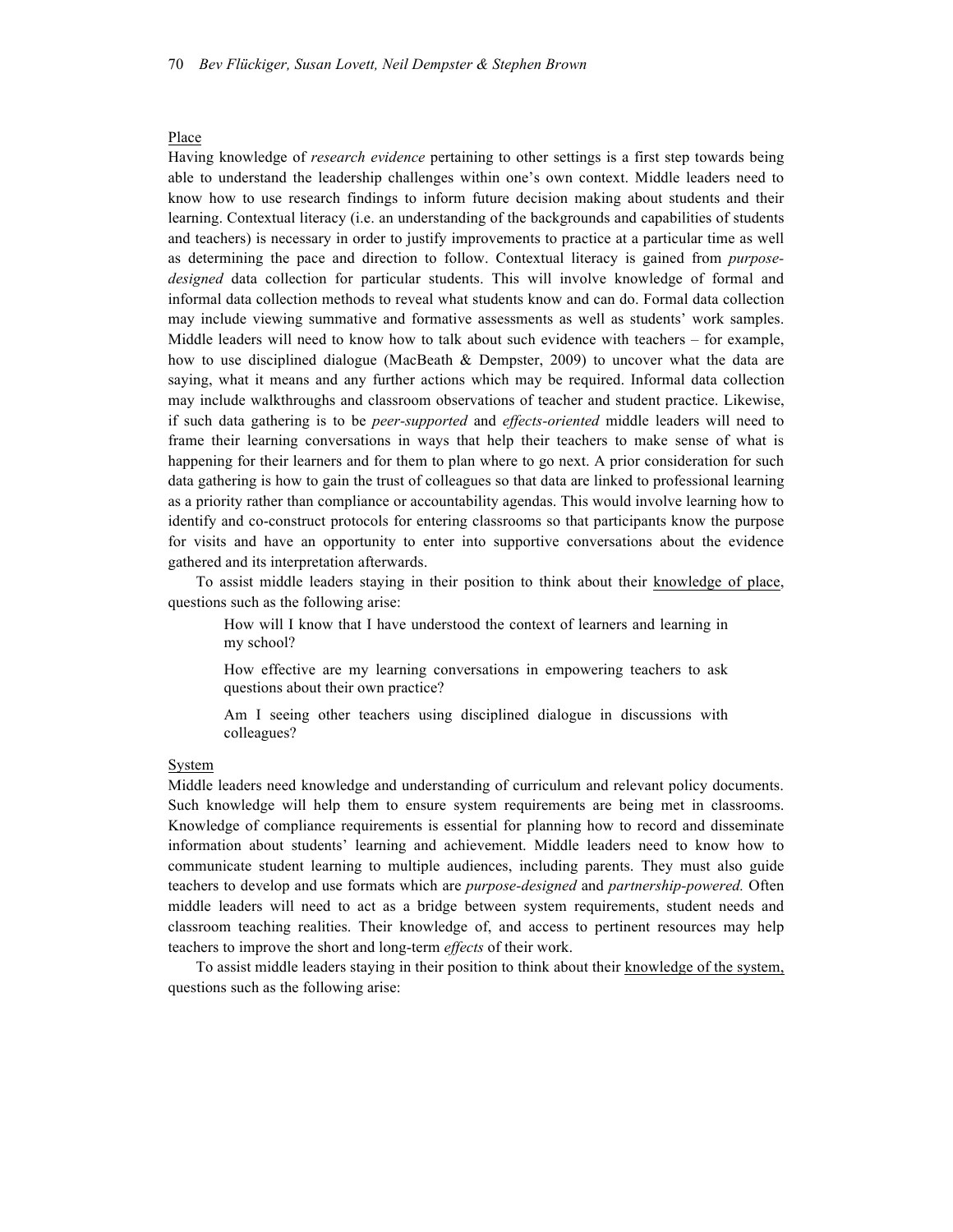Do I know what and when the system requires reports?

What strategies do I employ for supporting teachers to produce necessary data?

To what extent am I collating achievement data so parents understand?

#### Self

Middle leaders need to be able, as indeed do all leaders, to articulate a strong commitment to the moral purpose of making a positive difference to students and their learning. They need to model this focus on learning in all of their leadership work on a continuing basis. Middle leaders need to acquire personal strategies to enable them to build rapport with colleagues, to deal with resistance, uncertainty and varying levels of expertise in colleagues. Awareness of one's own mentoring strengths and areas for further refinement will require ongoing reflection on the language of effective questioning and listening skills.

To assist middle leaders staying in their position to think about their knowledge of self, questions such as the following arise:

How well do I and my colleagues articulate and implement the shared moral purpose to improve student learning?

Are my practices in working with others based on consistent professional values?

To what extent do my strategies and language when mentoring align with best practice?

To sum up this section of the article, we have suggested that there is a pressing need to revisit the design and implementation of leadership development programs so that they cater differentially for those who continue to work at the middle-tier and those who wish to advance to higher levels. We have spelled out a number of features in program design for aspirants wanting to go further and those wishing to stay in their position, and in doing so, we have argued that because of the numbers in the latter group, it is not enough to expand their personal capacity alone. Attention must be paid to how middle leaders can learn to mentor and coach their colleagues so that they see themselves as teacher leaders in their own right working together to improve student learning and achievement.

## **Conclusion**

In conclusion, we return to the finding from the QELi Middle Leaders Program Evaluation (Anderson & Curtin, 2014) that two-thirds of middle leaders see themselves as leaders of teaching and learning rather than as promotional applicants for principalships. As a consequence, we have argued that professional development programs which incorporate pedagogical leadership skills and provide opportunities to develop these *in situ* with scaffolded support are most needed for the greatest number of middle leaders.

We have gone further and proposed that leadership learning programs should provide opportunities for middle leaders to improve their capacity to enhance their own and their teachers' pedagogical leadership. These skills include engaging teachers in collaborative practice and focused talk about ways to innovate and improve; observing and modelling practice; providing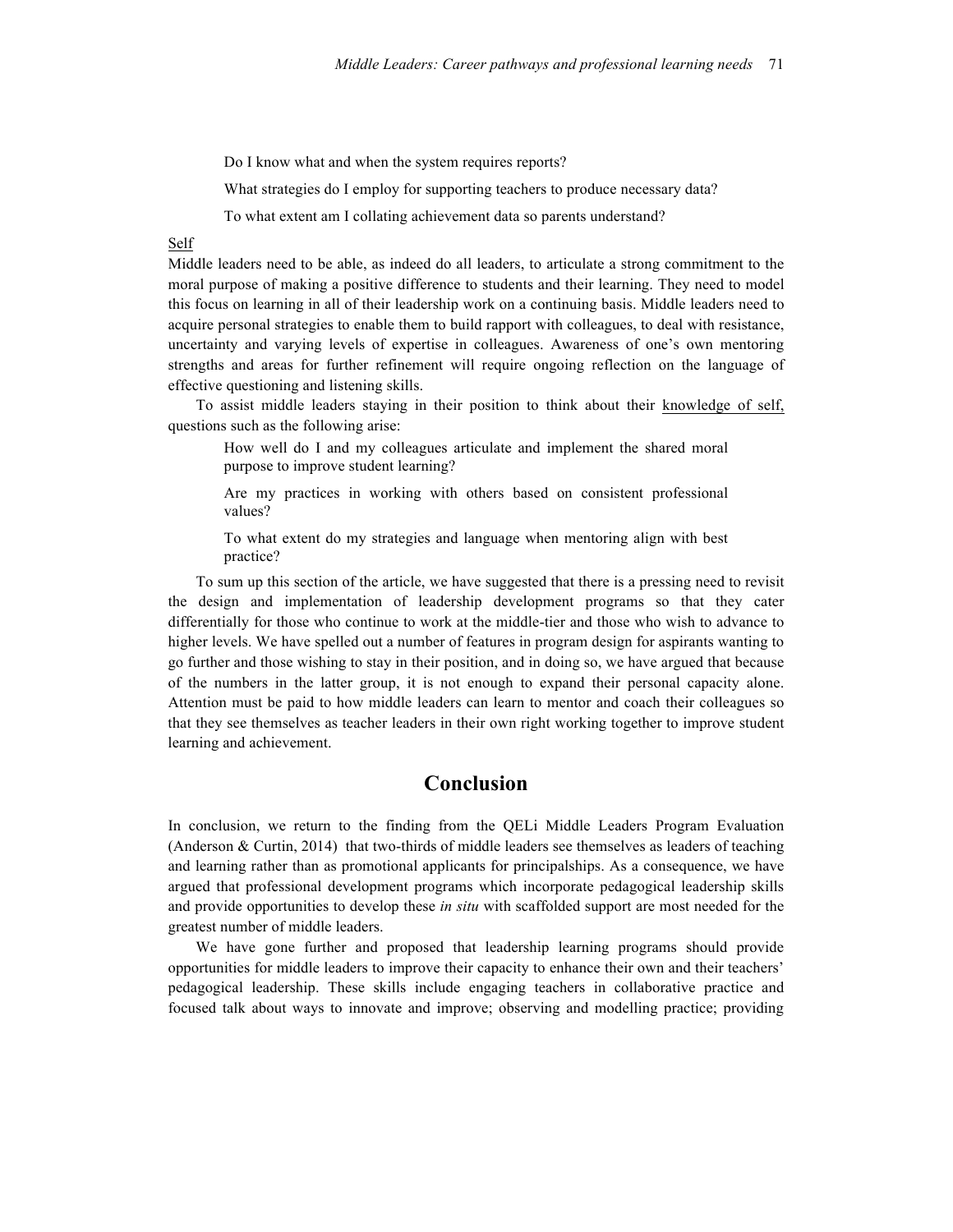timely feedback; encouraging deep reflection and critique of practice; coaching and mentoring to ensure professional learning is translated into meaningful practice; and understanding system compliance requirements for assessment and reporting. We believe that education systems have an obligation to provide role-relevant professional learning for leaders who see middle leadership as their career path. For those middle leaders who aspire to principalship (headship), there is no doubt that skill in pedagogical leadership will further enhance their overall leadership capacity.

Despite the springboard for our argument arising from a study of only one program in Australia, we are confident that there is a widespread need for leadership learning programs internationally, to include a focus on the enhancement of middle leaders' roles as leaders of learning. We further assert that middle leadership for most should be seen as a rewarding career choice because its primary aim is clearly focused on fostering talented teacher leadership teams working cooperatively on an agenda committed to the moral purpose of schooling, namely, improvement in learning and achievement for all. While programs designed specifically for middle leaders who prefer their current roles may seem to act as a disincentive for further promotion, there is sufficient international evidence to suggest a majority will always choose to lead 'from within' rather than 'from the top'. If this claim is accepted, then the implication for employers is clear – different types of leadership learning programs are a necessity. Finally, because our work has used but one program for middle leaders as its stating point, we suggest that further research into middle leadership program development and implementation is needed.

### **References**

- AUSTRALIAN INSTITUTE FOR TEACHING AND SCHOOL LEADERSHIP (AITSL). (2011) *Australian Professional*  Standard for Principals. Retrieved 5<sup>th</sup> July 2015, from: <http://www.aitsl.edu.au/australian-professionalstandard-for-principals>
- ANDERSON, M. & CURTIN, E. (2014) *Evaluation of the Middle Leadership Program 2013-2014* (Brisbane, AU: Queensland Educational Leadership Institute).
- BISHOP, R. (2011) How effective leaders reduce educational disparities, in J. ROBERTSON & H. TIMPERLEY (Eds), *Leadership and Learning* (London, UK: Sage), pp. 27-40.
- BRUNDRETT, M. & CRAWFORD, M. (2008) Introduction: Educational leadership in a global environment, in M. BRUNDRETT, & M. CRAWFORD (Eds), *Developing School Leaders: An international perspective* (London, UK: Routledge), pp.1-6.
- BUSH, T. (2009) Leadership development and school improvement: Contemporary issues in leadership development, *Educational Review*, 61(4), pp. 375-389.
- CLARKE, S. & WILDY, H. (2011) Providing professional sustenance for leaders of learning: The glass half full? in T. TOWNSEND & J. MACBEATH (Eds), *International Handbook of Leadership for Learning 25* (Dordrecht, NL: Springer), pp. 673-690.
- COACH. (2013) *The Leadership Effectiveness and Aptitude Profile (LEAP) 360, Feedback Survey* (Brisbane, AU: Coach Pty Ltd).
- CULPIN, V., EICHENBERG, T., HAYWARD, I. & ABRAHAM, P. (2014) Learning, intention to transfer and transfer in executive education, *International Journal of Training and Development*, 18(2), pp. 132-147.
- DARLING-HAMMOND, L., LAPOINTE, M., MEYERSON, M., ORR, M.T. & COHEN, C. (2007) *Preparing School Leaders for a Changing World: Lessons from exemplary leadership development programs* (Stanford, CA: Stanford University, Stanford Educational Leadership Institute).
- DAY, C., SAMMONS, P., HOPKINS, D., HARRIS, A., LEITHWOOD, K., GU, Q., BROWN, E., ANTARIDOU, E. & KINGSTON, A. (2009) The Impact of School Leadership on Pupil Outcomes: Final report (Nottingham, UK: University of Nottingham).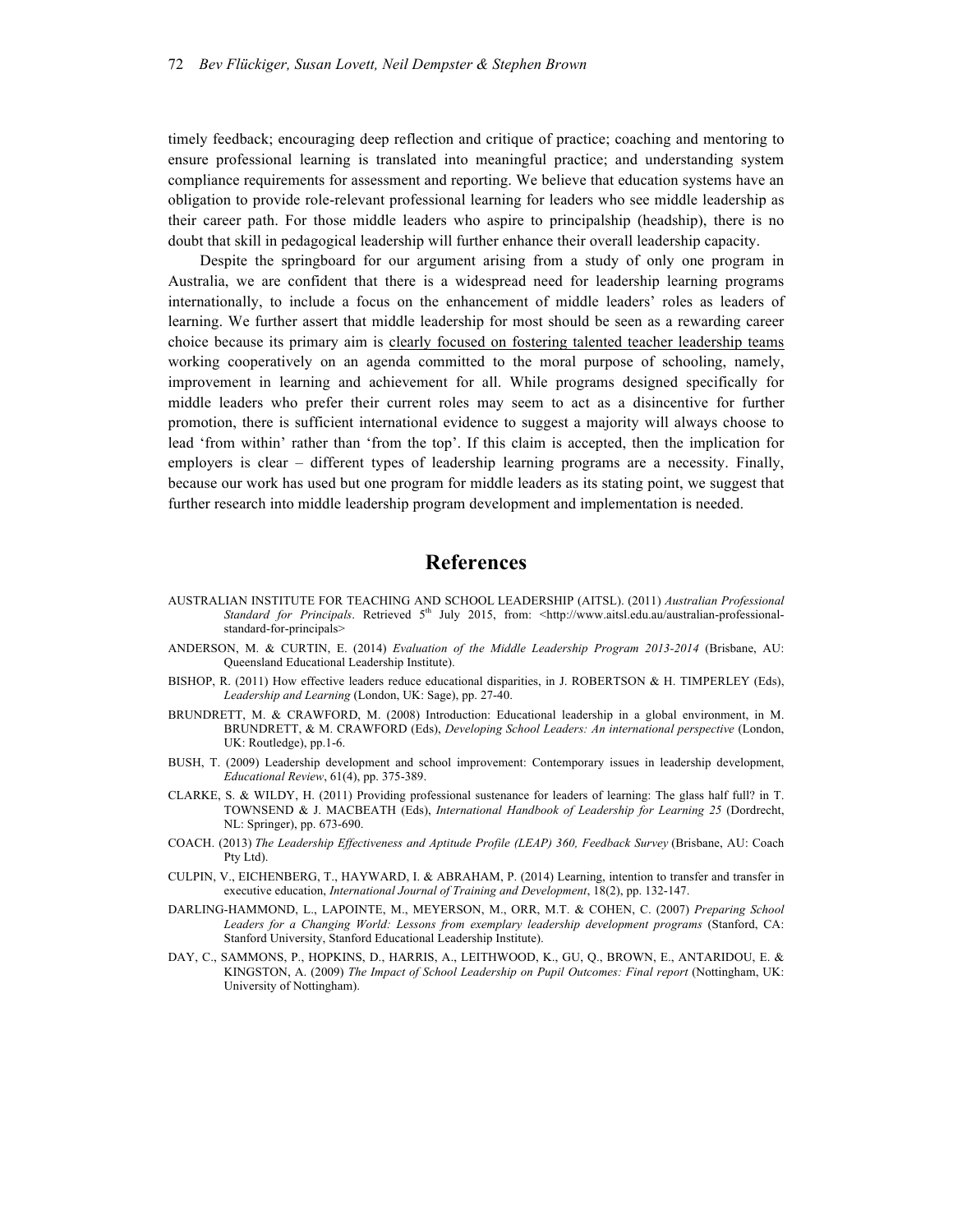- DAY, C., SAMMONS, P., LEITHWOOD, K., HOPKINS, D., HARRIS, A., GU, Q. & BROWN, E. (2010) *Ten Strong Claims about Successful School Leadership* (Nottingham, UK: The National College for School Leadership).
- DEMPSTER, N. (2001) *The Professional Development of School Principals: A fine balance*. Professional lecture, 24 May, Griffith University Public Lecture Series. Retrieved 14 September 2015, from: < https://www.griffith.edu.au data/assets/pdf\_file/0017/314603/dempster01.PDF>
- DEMPSTER, N., LOVETT, S. & FLÜCKIGER, B. (2011) *Strategies to Develop School Leadership. A select literature review* (Melbourne, AU: Australian Institute for Teaching and School Leadership).
- FITZGERALD, T., GUNTER, H. & EATON, J. (2006) The missing link?: Middle leadership in schools in New Zealand and England, *New Zealand Journal of Educational Leadership*, 21(1), pp. 29-43.
- FLÜCKIGER, B., LOVETT, S. & DEMPSTER, N. (2014) Judging the quality of school leadership learning programs: An international search, *Professional Development in Education*, 40(4), pp. 561-575.
- GURR, D. & DRYSDALE, L. (2013) Middle level secondary school leaders: Potential, constraints and implications for leadership and development, *Journal of Educational Administration*, 51(1), pp. 55-71.
- HALLINGER, P. (2003) (Ed.) *Reshaping the Landscape of School Leadership Development: Contexts of learning* (Lisse, NL: Swets & Zeitlinger).
- HALLINGER, P. (2011) Leadership for learning: Lessons from 40 years of empirical research, *Journal of Educational Administration*, 49(2), pp. 125-142.
- HALLINGER, P. & LU, J. (2014) Modelling the effects of principal leadership and school capacity on teacher professional learning in Hong Kong primary schools, *School Leadership and Management*, 34(5), pp. 481-501.
- HALVERSON, R. & DIKKERS, S. (2011) *Comprehensive Assessment of Leadership for Learning (CALL): Development and design of an online, formative assessment and feedback system for middle and high school leadership*, paper presented at the Annual Conference of the American Education Research Association, New Orleans, LA. (April 2011).
- HARRIS, A. (2004) Distributed leadership and school improvement. Leading or misleading? *Educational Management Administration & Leadership*, 32(1), pp.11-24.
- HARRIS, A. (2007) A current crisis in leadership: Threat or opportunity? *School Leadership & Management*, 27(2) pp. 105-107.
- HOPKINS, D. (2008) Realising the potential of system leadership, in B. PONT, D. NUSCHE & D. HOPKINS (Eds), *Improving School Leadership, Volume 2: Case studies on system leadership* (Paris, FR: OECD Publishing), pp. 21-32.
- HUBER, S.G. (2011) Leadership for learning learning for leadership: The impact of professional development, in T. TOWNSEND & J. MACBEATH (Eds), S*pringer International Handbook on Leadership for Learning, Part one* (Dordrecht, NL: Springer), pp. 635-652.
- HUBER, S.G. & HILTMANN, M. (2011) Competence Profile School Management (CPSM): An inventory for the selfassessment of school leadership, *Educational Assessment Evaluation and Accountability*, 23(1), pp. 65-88.
- HUNZICHER, J. (2011) Effective professional development for teachers: A checklist, *Professional Development in Education*, 37(2), pp. 177-179.
- LOVETT, S., DEMPSTER, N. & FLÜCKIGER, B. (2015) Personal agency in leadership learning using an Australian heuristic, *Professional Development in Education*, 41(1), pp. 127-143.
- MACBEATH, J. (2006) The talent enigma, *International Journal of Educational Leadership*, 9(3), pp. 183-204.
- MACBEATH, J. & DEMPSTER, N. (Eds) (2009) *Connecting Leadership and Learning: Principles for practice* (London, UK: Routledge).
- MARSHALL, S.G. (2012) Educational middle change leadership in New Zealand: The meat in the sandwich, *The International Journal of Educational Management*, 26(6), pp. 502-528.
- MCKINSEY & COMPANY. (2010) Capturing the Leadership Premium: How the world's top school systems are building leadership capacity for the future. Retrieved 13<sup>th</sup> June 2015, from: <http://mckinseyonsociety.com/downloads/ reports/Education/schoolleadership\_final.pdf>
- NG, S. & CHAN, K. (2014) Continuing professional development for middle leaders in primary schools in Hong Kong, *Journal of Educational Administration*, 52(6), pp. 869-886.
- OECD. (2008) *Improving School Leadership, Volume 1: Policy and practice* (Paris, FR: OECD Publishing). Retrieved 13th June 2015, from: <http://www.oecd.org/edu/school/44374889.pdf>
- RHODES, C. & BRUNDRETT, M. (2009) Growing the leadership talent pool: Perceptions of heads, middle leaders and classroom teachers about professional development and leadership succession planning within their own schools, *Professional Development in Education*, 35(3), pp.381-398.